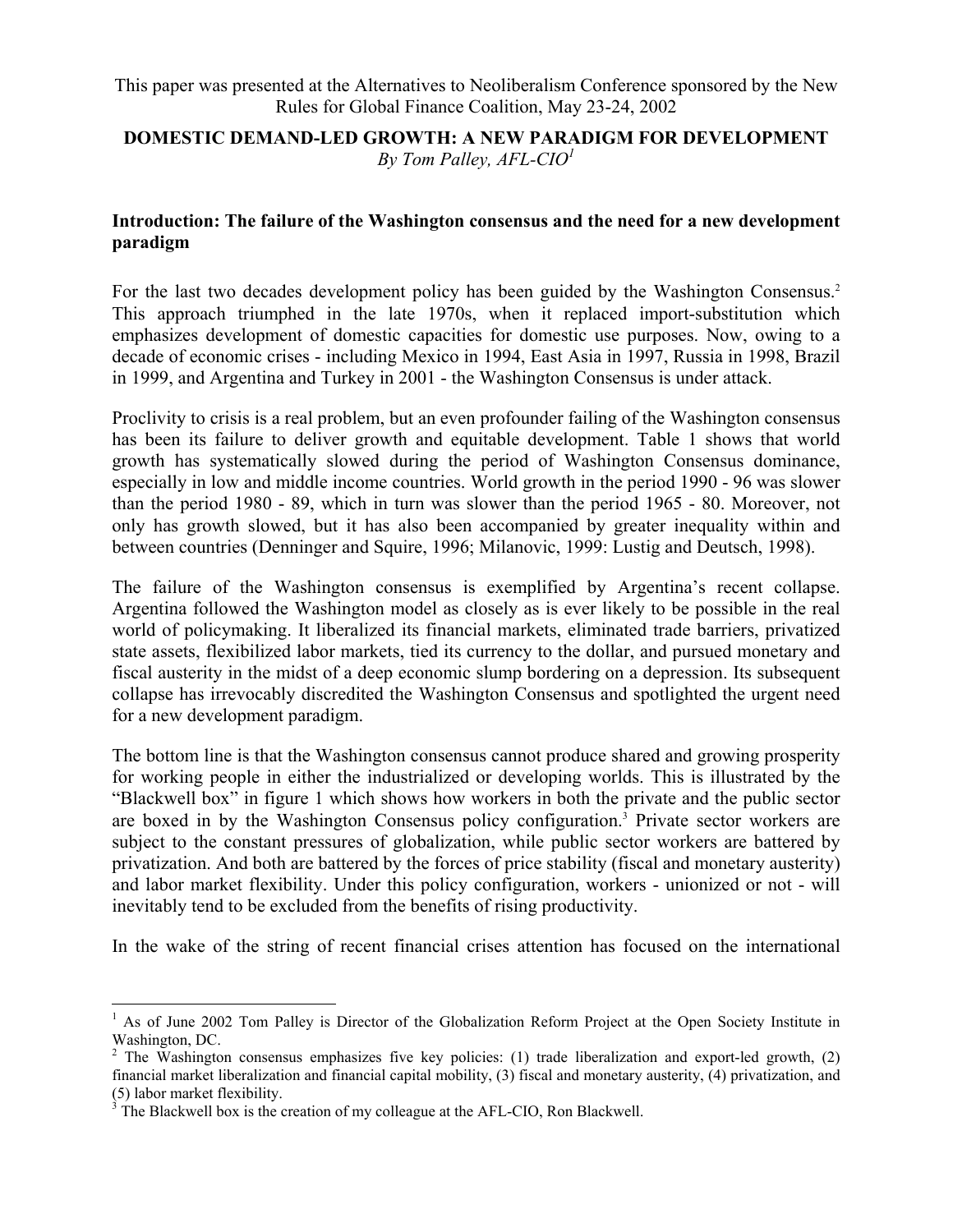financial architecture. Remedying the existing crisis prone architecture is a necessary step, but it is not enough. Instead, there is a larger need for a new development paradigm that emphasizes domestic demand-led growth. Effecting this new paradigm will require a constellation of policy changes that includes enhanced labor and political rights, financial market reforms that ensure stable capital flows and temper capital market discipline, and a G-7 global growth agenda that includes adequate fairly priced financing for development.

#### **The problems of export-led growth**

Export-led growth has been at the center of the Washington consensus, and this focus on exporting and trade liberalization has harmed developing countries in several ways.<sup>[4](#page-1-0)</sup> First, it has tilted the focus away from development rooted in domestic market growth. Second, it has placed developing countries in race-to-the-bottom competition with each other. Third, it has placed workers in developing countries in conflict with workers in industrialized countries. And fourth, it has harmed the global economy by creating an environment of excess capacity and deflation. Exporting will remain essential for development to enable countries to pay for imports of capital goods and other needed resources. However, the challenge is to avoid exporting becoming such a dominant focus of policy that it distorts and retards development.

The core theoretical criticism of export-led growth is that it suffers from a fallacy of composition whereby it assumes that all countries can grow by relying on demand growth in other countries (Blecker, 2001). When pursued globally, there is a danger of a beggar-thy-neighbor outcome in which all try to grow on the back of demand expansion in other countries, and the result is global excess supply and deflation. For individual countries export growth represents a way of growing demand. However, if export growth comes at the expense of foreign demand growth, then it may just shift the country composition of growth without raising overall world economic growth.

Among industrialized countries the problem of export-led growth takes the form of "demand poaching" with one country stealing demand from another. Amongst developing countries the problem is subtly different. These countries compete with each other to sell in developed country markets, so that the problem becomes one of "export displacement." Developing countries are rivals with each other, and when one country manages to increase its exports it often does so by crowding out the exports of another developing country. This is the fallacy of composition as it applies to the developing world. Export-led development may work when adopted by one or even a few countries, but it takes on a zero-sum dimension when adopted by all.

Export-led development also partakes of other pathologies. One widely identified pathology is the "race to the bottom." To gain competitive advantage in international markets countries compete across every dimension, including work conditions and the environment. To the extent that work conditions and a clean environment are seen as adding to costs, companies have an incentive to minimize requirements. The result is a dynamic which has companies lowering requirementsor shifting production to countries in which requirements are lower.<sup>5</sup> In the past,

<span id="page-1-0"></span><sup>&</sup>lt;sup>4</sup> The arguments in this section are drawn from Palley (2000a).

<span id="page-1-1"></span> $5$  Evidence of a race to the bottom in the context of NAFTA is provided by Bronfenbrenner (1996, 1997, 2000).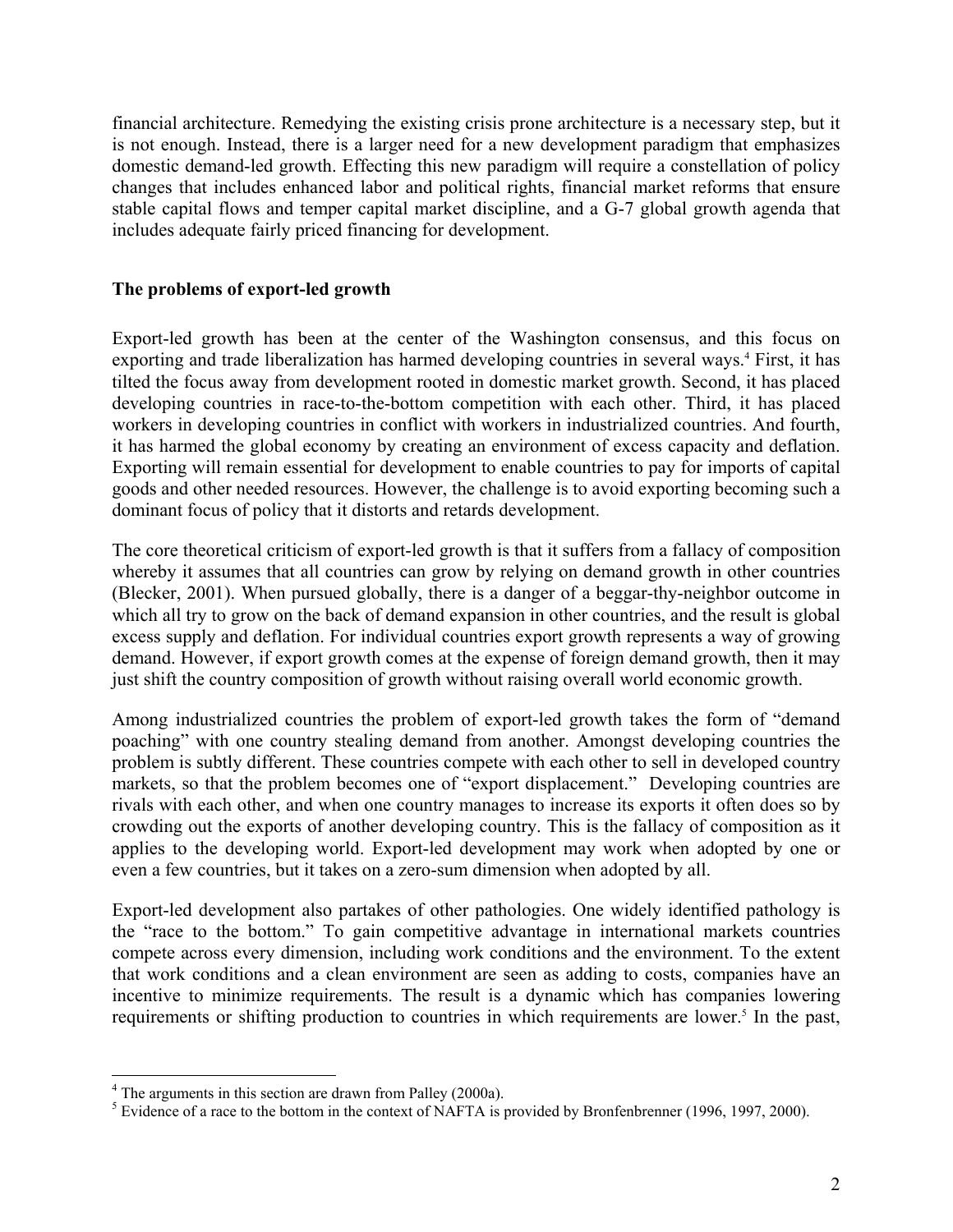this race to the bottom has been interpreted as a north - south phenomenon, but it is now becoming apparent that the south - south dimension may be even more important. Berik (2001) illustrates this through an examination of the Pakistani soccer ball industry which agreed to do away with child labor, only to find that production then moved to India which had no child labor restrictions.

A second pathology concerns developing country terms of trade. The export-led growth model prompts countries to shift ever more output onto global goods and commodity markets, thereby aggravating the long-standing trend deterioration in developing country terms of trade. This pattern partakes of a vicious cycle since falling export prices compel developing countries to export even more, thereby compounding the downward price pressure. This vicious cycle has long been visible for producers of primary commodities (Prebisch, 1950; Singer, 1950). However, as a result of the transfer of manufacturing capacity to developing countries who lack the consumer markets to buy their own output, the same process may now be present in all but highest-end manufacturing (Muscatelli et al., 1994; Sarkar and Singer, 1991).

A third pathology concerns the impact of export-led growth on financial instability. One channel is the impact of declining terms of trade on countries' abilities to service their foreign debts. Developing countries borrow in hard currency, and as their terms of trade deteriorate it becomes even harder to earn the currency needed to service their debts. A second channel is the unintended creation of excess capacity in the manufacturing export sector. Kaplinsky (1993) argues that this occurred in the Dominican Republic and the Carribean region where countries targeted export-led development based on labor - intensive textile production. Ertuk (2001/02) suggests that a similar over-investment boom may have occurred in east Asia, with the initial success of the tiger economies attracting more and more export oriented production capacity in Thailand, Malaysia, and Indonesia.. The net result was the emergence of over-capacity which undermined the financial soundness of these investments. From this perspective, East Asia's financial crisis had an underlying cause located in the real economy, and was not just the result of financial speculation.

A fourth pathology concerns issues of autonomy, the quality of development, and dependency. Here, the argument is that export-led growth, especially when associated with export-processing zones, leads to shallow development with weak linkages into the rest of the economy. In effect, export-led growth replicates patterns of development associated with the earlier "plantation" model of development. This includes exploitation of workers and failure to generate widely shared rising incomes, which makes it difficult to develop domestic markets and autonomously sustainable growth. Instead, growth becomes dependent on growth of export demand, making developing countries vulnerable to slow-downs originating in their export markets. Moreover, this may also make the global economy more volatile as a whole. The logic is that of portfolio theory. When there are many autonomous centers of growth, the likelihood of a global growth slowdown is reduced as such an outcome depends on a slow-down hitting all centers of growth simultaneously. However, if growth of a large segment of the global economy (the developing country bloc) is dependent on growth in another segment (the developed country bloc), all that is needed for a global slow-down is for the leader bloc to slow.

Looking to the future, the systemic contradictions of export-led growth stand to become sharper. Such growth can work for first-comers, but it falls apart once all try to clamber on board the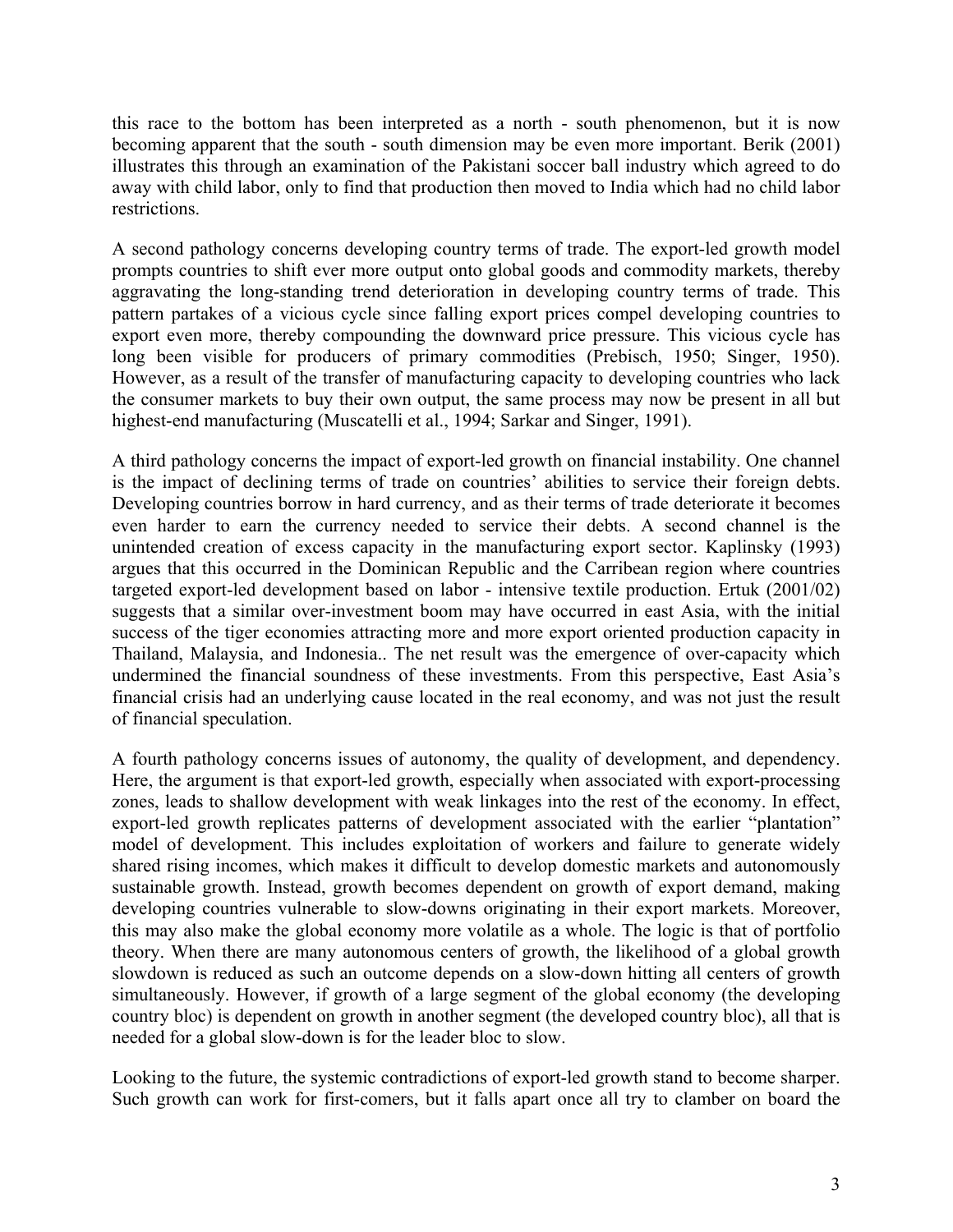export-led bandwagon. Particularly ominous is China's advent on to the world trading scene. Export-led growth operates via a hierarchical process, with less developed newcomers replacing maturing export economies in which surplus labor supplies have been exhausted and wages are rising. With China's advent, this system may be unworkable. China has huge supplies of labor at rock bottom wages, and population growth ensures that this will hold into the future. It is not clear that any developing country can now enter the system with production costs below those of China, making it impossible for new-comers to enter the hierarchy of export-led growth. If true, the export-led growth paradigm will find itself checkmated. There will be insufficient demand, while new supplier countries will be unable to compete with China.

#### **Domestic demand-led growth and the case for core labor standards[6](#page-3-0)**

Given the pathologies of export-led growth, developing countries need a new model of development. In place of export-led growth, with its shallow and exploitative characteristics, countries must look to growth based on internal market development. Exporting will remain essential as developing countries will still need to export to earn the funds needed to pay back loans incurred to finance growth. Moreover, almost all countries lack large enough domestic markets to sustain self-sufficiency. But that said, the global trading system must be made the servant of domestic development, and domestic development must not be foregone for the sake of international competitive advantage.

The history of the industrialized economies shows that the key to unlocking domestic development is solving the problems of income distribution and imbalance of political power. Deep domestic development requires growing wages and an improved distribution of income. Together, these provide the foundation of a virtuous circle of growth in which rising wages encourage market development, and market development promotes rising wages. Labor standards (prohibitions on discrimination, forced labor, exploitative child labor, and the rights of freedom of association and collective bargaining) and democracy are both key to this new model. Democracy matters because it promotes freedom of association, and freedom of association and collective bargaining then generate improved income distribution and higher wages (Rodrik, 1999: Palley, 200b).

These arguments run counter to mainstream economic thinking which maintains that unions are a market distortion, and that income distribution does not matter for development. In fact, unions are a private sector solution to market failure concerning the huge imbalance of power that exists between individual workers and business. Economic efficiency requires absence of market power, yet real world labor markets are characterized by significant imbalances of power that favor firms over individual workers. This is particularly so in developing countries where workers have few rights and social safety nets are lacking. Moreover, employers' power advantage has been increasing owing to technological and capital markets developments that have increased the mobility of business. Seen in this light, unions remedy the imbalance of power and are a corrective to market failure.

 $\overline{a}$ 

<span id="page-3-0"></span><sup>&</sup>lt;sup>6</sup> Arguments in this section are drawn from Palley (1999).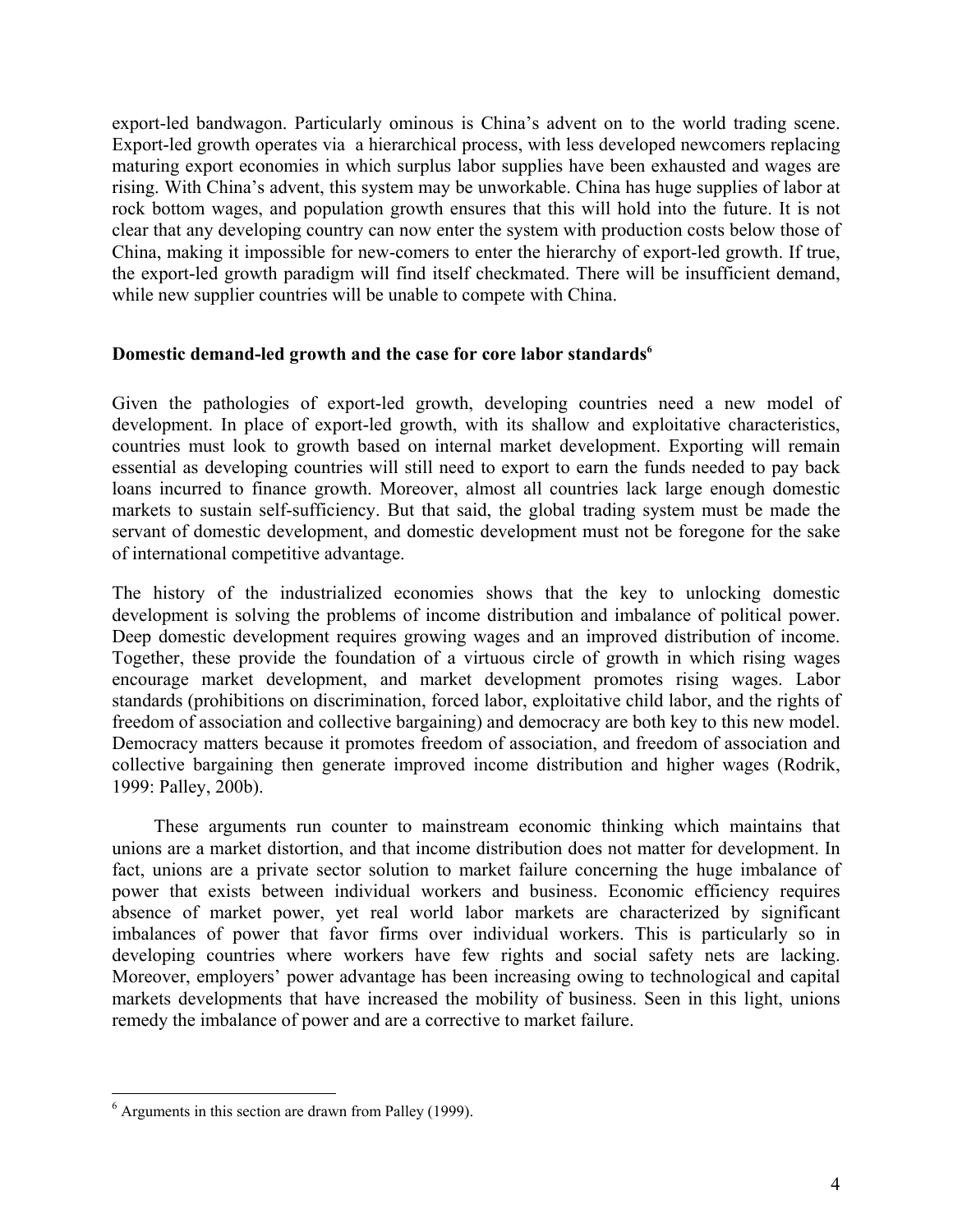A second contribution of labor standards is promotion of good governance and reduction of corruption. There is now growing recognition that development depends on good governance. The IMF now talks of a "second generation reform" approach.<sup>7</sup> First generation reform was predicated on a hydraulic model of economics which had the IMF asserting that all that was needed for growth and development was for countries to get their exchange rates, interest rates, and budget deficits right. Now, there is awareness that institutions are essential for development. Transparency, accountability, and good governance help prevent mis-allocation of resources and guard against kleptocratic government.

Labor standards fit with this new approach. Freedom of association and unions can be viewed as creating the countervailing powers that check such practices. The mainstream counter is that open markets can compete away the problem of corruption, yet the reality is that open markets simply get captured by corruption. The logic of capture is reflected in the problem of bribery. Despite the wastefulness and inefficiency of bribery as a way of doing business, left to itself the market will produce a world in which bribery prevails. This is because every private agent has a private incentive to bribe to try and win business. However, the socially optimal outcome involves no bribery, and the only way to achieve this is through legal prohibition of bribery and enforcement of anti-bribery measures. In effect, political action is needed to deal with the problem of bribery. Labor standards and the promotion of the right of freedom of association - which extends beyond just the right to join trade unions -- can be viewed as fostering political conditions supportive of such measures.

This ability to potentially rein in corruption may have benefits that extend far wider. A major problem of the existing process of globalization, discussed in the next section, has been the erosion of space for national government policy autonomy. Restoring the space for such autonomy is therefore a goal of critics of globalization. However, simply restoring policy autonomy space is not enough, since that space can be used for good or bad policy. This means that measures must also be implemented to improve the quality of governance, thereby improving the quality of policy. Labor standards can help with this.

Another argument in favor of labor standards is that by promoting good governance, they draw on all elements of civil society which in turn facilitates economic crisis management. Such reasoning is supported by the experiences of South Korea and Indonesia during the East Asian financial crisis of 1997. In many regards these two countries were similar in terms of stage of economic development, but South Korea had begun a process of democratization and implementation of improved labor standards. As a result, it was able to put together a coherent national response to the crisis, whereas Indonesia found itself politically divided and unable to craft a similar response. Furthermore, there is empirical evidence (Palley, 2001) that countries with improved labor standards appear to be less susceptible to financial crisis. A possible explanation for this finding is that financial markets recognize the benefits of sound civil society institutions and give economies with such institutions more financial space.

Through all of these channels, labor standards can help put in place the income distribution and

 $\overline{a}$ 

<span id="page-4-0"></span><sup>&</sup>lt;sup>7</sup> In November 1999 the IMF organized a conference titled Second Generation Reforms in Washington, DC, at which the new thinking was explicitly laid out.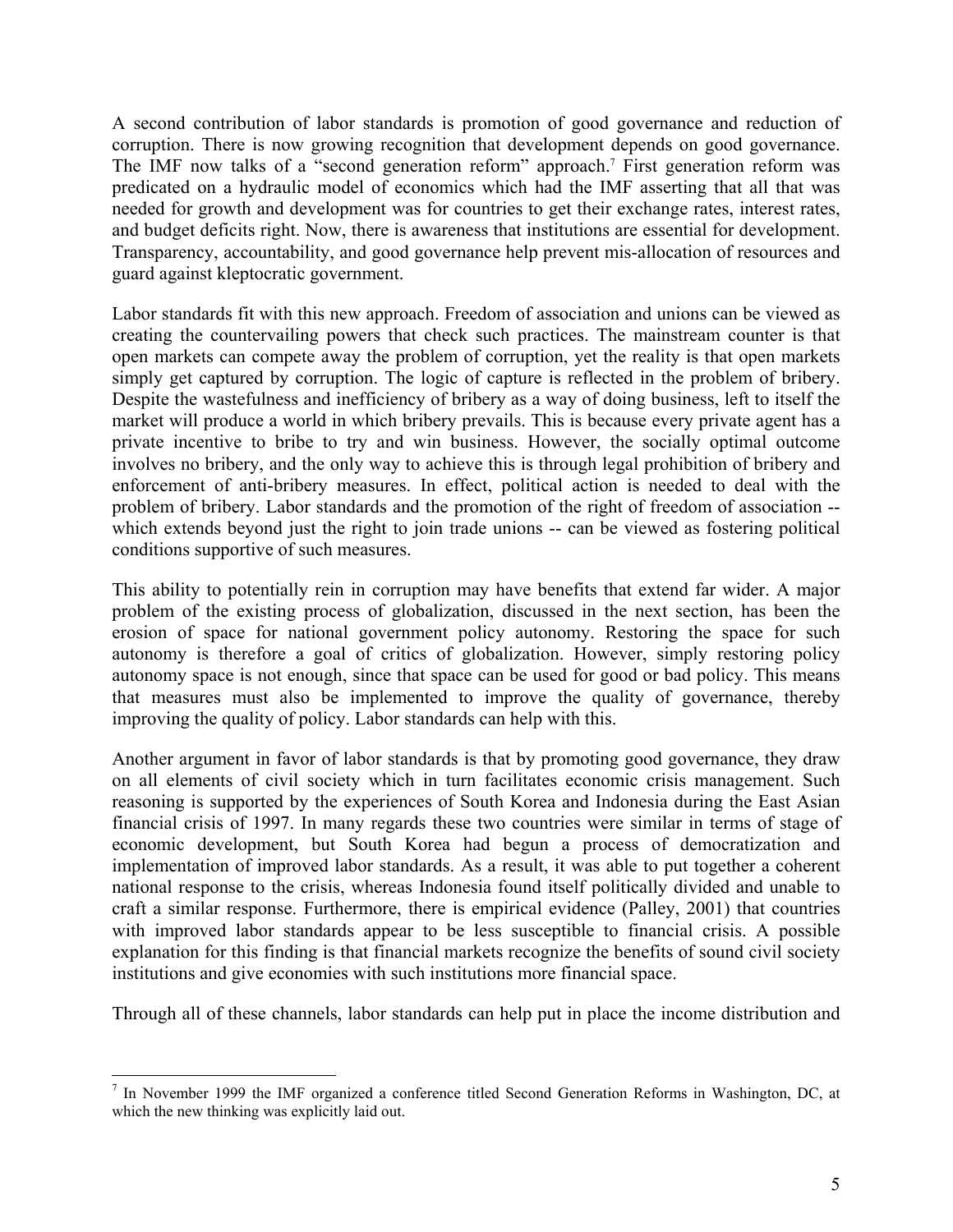political conditions necessary to sustain domestic demand-led growth. But the benefits of labor standards do not end there. Labor standards can also benefit the international economy by helping solve the contradictions of export-led growth. As noted above, trade and exports will remain a vital necessary ingredient of development, but the challenge is to avoid the pitfalls of export-led growth. By improving income distribution and increasing the space for domestic consumption, the growing productive capacity of developing countries will be subtly tilted away from world markets. This should help mitigate the problem of declining terms of trade which has so afflicted developing countries, both in their traditional role as primary commodity producers and in their newer role as producers of lower end manufactured goods.

Labor standards can also help block off the race to bottom, which has an incentive structure that parallels that of the problem of bribery -- which can be viewed as a race to the bottom in corporate business practice. In an export-led growth world every country tries to gain international competitive advantage by exploiting every possible margin. Good competition focuses on productivity and quality: bad competition eats away at workplace safety, the environment, and income distribution. Labor standards can contribute to ruling out the bad competition outcome by blocking countries from gaining competitive advantage by eroding standards.

#### **Financial market reforms needed for domestic demand-led growth**

Not only is it necessary to get the microeconomic structure of labor markets right, domestic demand-led growth also requires that countries get the macroeconomic environment right. This is where design of the international financial architecture and provision of adequate development financing becomes critical.

Under current arrangements developing countries are subject to damaging "stop-go" cycles of boom and bust. This pattern results in huge risk premia that are required to compensate investors for the danger of "sudden-stops," and these huge risk premia then become self-fulfilling by making an eventual sudden stop almost inevitable. In this fashion, market forces have locked developing countries into a permanent high cost of capital trap. Further compounding the damage, capital markets also require that governments pursue policies of fiscal austerity or face punishment of even higher interest rates.

The macroeconomic problems confronting developing economies are highlighted by considering economic policy in recession. Industrialized country policy makers respond to negative demand shocks with counter-cyclical macroeconomic stabilization policies. This includes having their central banks lower interest rates, and running larger government budget deficits. In stark contrast, developing countries are forced by international capital markets to respond to negative demand shocks with highly pro-cyclical policies. To prevent sudden and massive capital flight, developing country central banks are forced to raise interest rates, and fiscal authorities are forced to reduce budget deficits. This is the exact opposite of the policy mix adopted by industrialized countries.

Behind this perverse forced policy response lies the economics of capital markets predicated upon unrestrained capital mobility. The natural impetus of individual investors is to protect their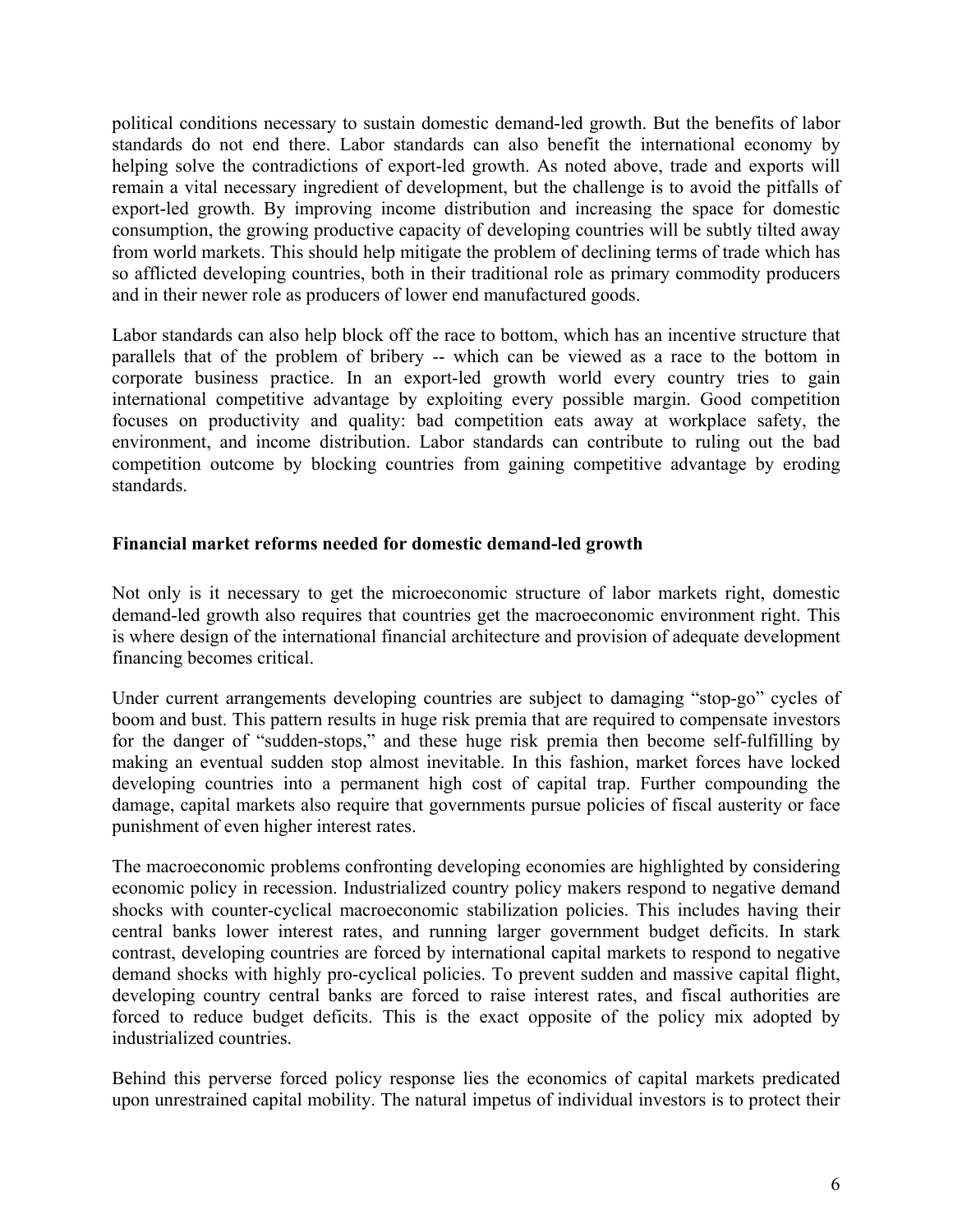principal, which puts pressures on other investors and on the economy in general. In an environment of high indebtedness, runs for the exit can impose large costs on all. Herd behavior in small markets generates extreme volatility, and it also generates pro-cyclical capital flows. Thus, in good times the herd rushes in, resulting in large asset price gains which encourage further capital inflows. Conversely, in bad times the herd rushes out, resulting in large asset price losses which encourage further capital outflows. In sum, developing country economies are twice cursed. First, their markets are more volatile and more subject to pro-cyclical capital flows. Second, policy makers in developing countries are held hostage by market forces and compelled to adopt pro-cyclical monetary and fiscal policies.

The problem of capital flows interacts with the problem of exchange rates. Under fixed exchange rates, developing country policy is especially hostage to threats of exit and speculation, which compel policies of permanent austerity. In times of boom there is also a moral hazard regarding exchange rate risk expectations, with the belief that the exchange rate is fixed leading to overborrowing of foreign currency denominated debt. This then exposes economies to foreign debt crises. Under flexible exchange rates borrowers are obliged to pay a significant exchange rate risk premium to compensate for the possibility of sharp depreciations, and countries are also pressured to pursue tight monetary policies to prove commitment to price stability. In effect, developing countries are caught in a pincer. The two blades are high market interest rates and tight monetary policy, and the force closing the pincer is capital mobility and the threat of capital flight. The solution is clear. Developing countries need to rein in the threat of capital exit. That is why measures such as the Tobin tax, Chilean style speed bumps, and appropriate regulation of financial markets are so important. These measures are usually discussed in terms of crisis prevention, but an even greater importance attaches to their ability to fashion a macroeconomic environment with less pro-cyclical capital flows and reduced pressures for policy austerity.

## **Global growth and finance for development**

In addition to changing the institutional structure of labor markets and the financial architecture, successful domestic demand-led growth will also need changes in G-7 policy. Here, the challenge is how to reconstruct the global economy so that it does not rely on just the single engine of U.S. growth. This is becoming increasingly urgent since a decade of debt-financed expansion means that the U.S. may be approaching debt saturation, If that happens, the U.S. will be unable to borrow as before, and the global economy could face a sharp slowdown in demand growth. In light of this, it is critical that Europe and Japan undertake expansionary macro economic policies.

A G- 7 growth agenda will increase demand for developing country exports, thereby providing the finance to pay for imports needed as part of domestic demand-led growth. However, developing countries will also need other financial assistance. Debt relief should be one source, there being a need to wipe clear some of the obligations run up as part of the failed Washington consensus experiment. These debts are now a millstone around developing country economies. They are ethically unjustifiable, and they also exert a negative externality on the entire global economy.

A second source of finance is aid from industrialized countries. As a share of GDP, such aid has fallen dramatically over the last two decades. Critics of aid point to the fact that it is dominated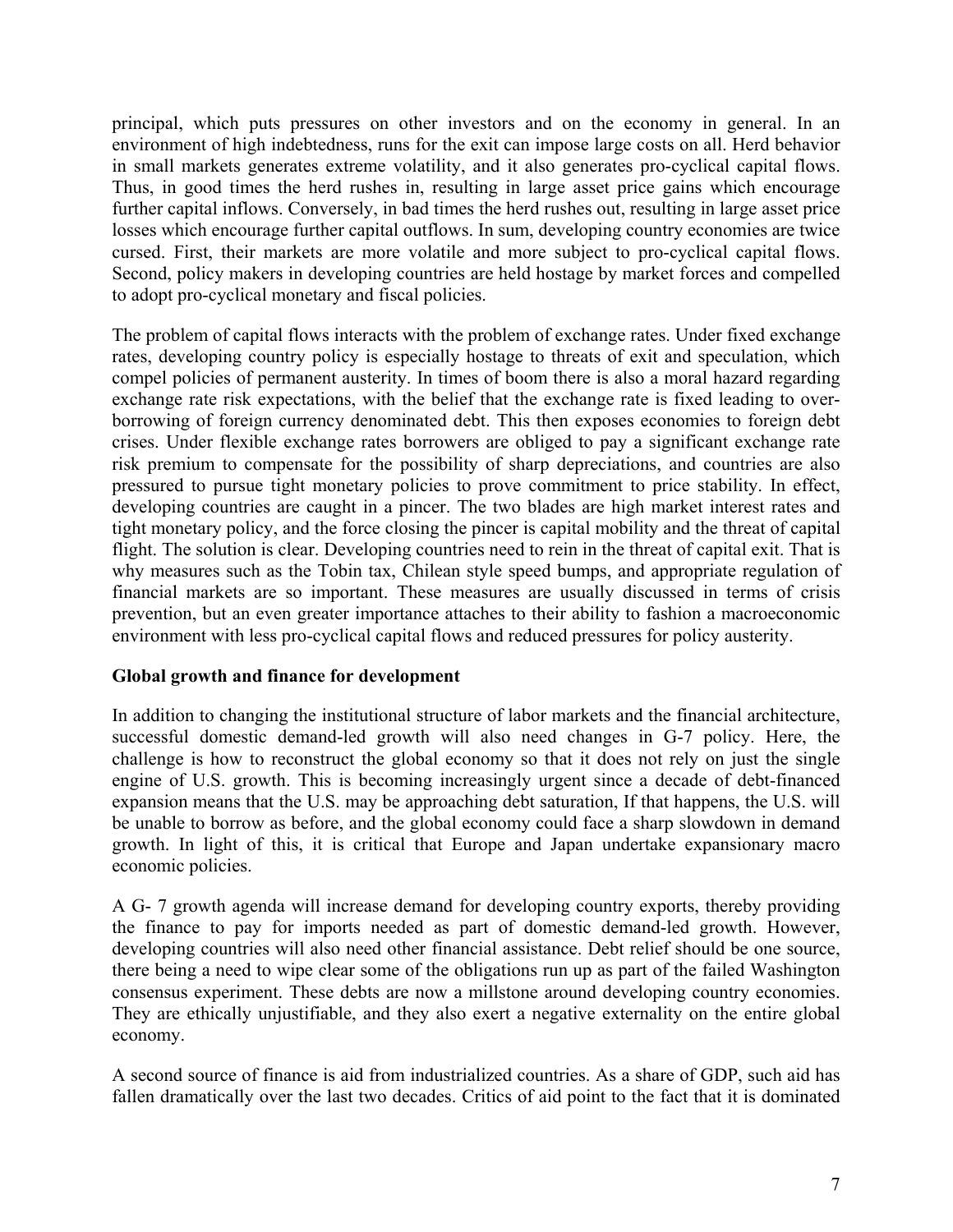in absolute terms by the volume of private capital flows, and they then conclude that aid is an obsolete form of development finance. Such analysis is fundamentally flawed. First, aid has fallen in relative terms in part because industrialized countries have not grown the amounts they gift. Second, private capital flows have brought with them considerable systemic negatives, as discussed earlier. Third, private flows have resulted in recurrent financial crises in which creditors have been repeatedly bailed-out, and they have also created the debt crisis that is now dragging down much of the developing world. Fourth, even if private flows were without these drawbacks, there would remain a case for public aid. Private flows are best for private projects in which benefits and costs are private and fully internalized. That is when market forces work best. Yet, much of the development problem is related to the accumulation of public capital (roads, schools, governance systems) in which benefits are widely dispersed and not capturable by the provider through the price mechanism. This speaks to the need for public investment, but private financing of public investment is harder to accomplish because of lack of identifiable dedicated streams of revenues to pay back the loans.

These considerations suggest that the reliance on private capital flows may have gone too far, and there is need to boost the level of publicly provided development finance. Foreign aid is one possible source. A second is an expansion of IMF special drawing right (SDR) facilities, as proposed by Soros (2002), with developed countries gifting the SDRs they receive under the expansion to the developing countries.

Lastly, not only has there been excessive reliance on private capital flows, but the process of capital market liberalization may have inadvertently made it more difficult for developing country small businesses to get funding. This is because liberalization has led to takeover of nationally owned banks by foreign owned multi-national banks, and these banks may be less inclined to lend to small enterprises in developing countries. Evidence suggestive of such a possibility comes from studies of the lending practices of large and small banks in the U.S. (Berger, et al., 2002; Keeton, 1995). These studies find that smaller banks do a better job lending to relational customers for whom credit information is impacted rather than being transparent.

## **Conclusion: The new policy constellation needed for domestic demand-led growth**

The Washington consensus, with its emphasis on export-led growth, has failed. It is time now for a new development policy agenda that focuses on domestic demand-led growth. Achieving such an outcome will require a new constellation of policies, as illustrated in figure 2. Domestic demand-led growth rests on four pillars: (1) improved income distribution, (2) good governance, (3) financial stability and space for counter-cyclical stabilization policy, and (4) an adequate fairly priced supply of development finance. The policies needed to put these pillars in place are (1) labor and democratic rights, (2) appropriate reform and regulation of the financial architecture, and (3) a combination of debt relief, increased foreign aid, and increased development assistance provided through expanded SDRs. Of particular interest is the multidimensional contribution of labor rights and democracy. This is an instance where there is no trade-off between ethically right and efficient economic policy.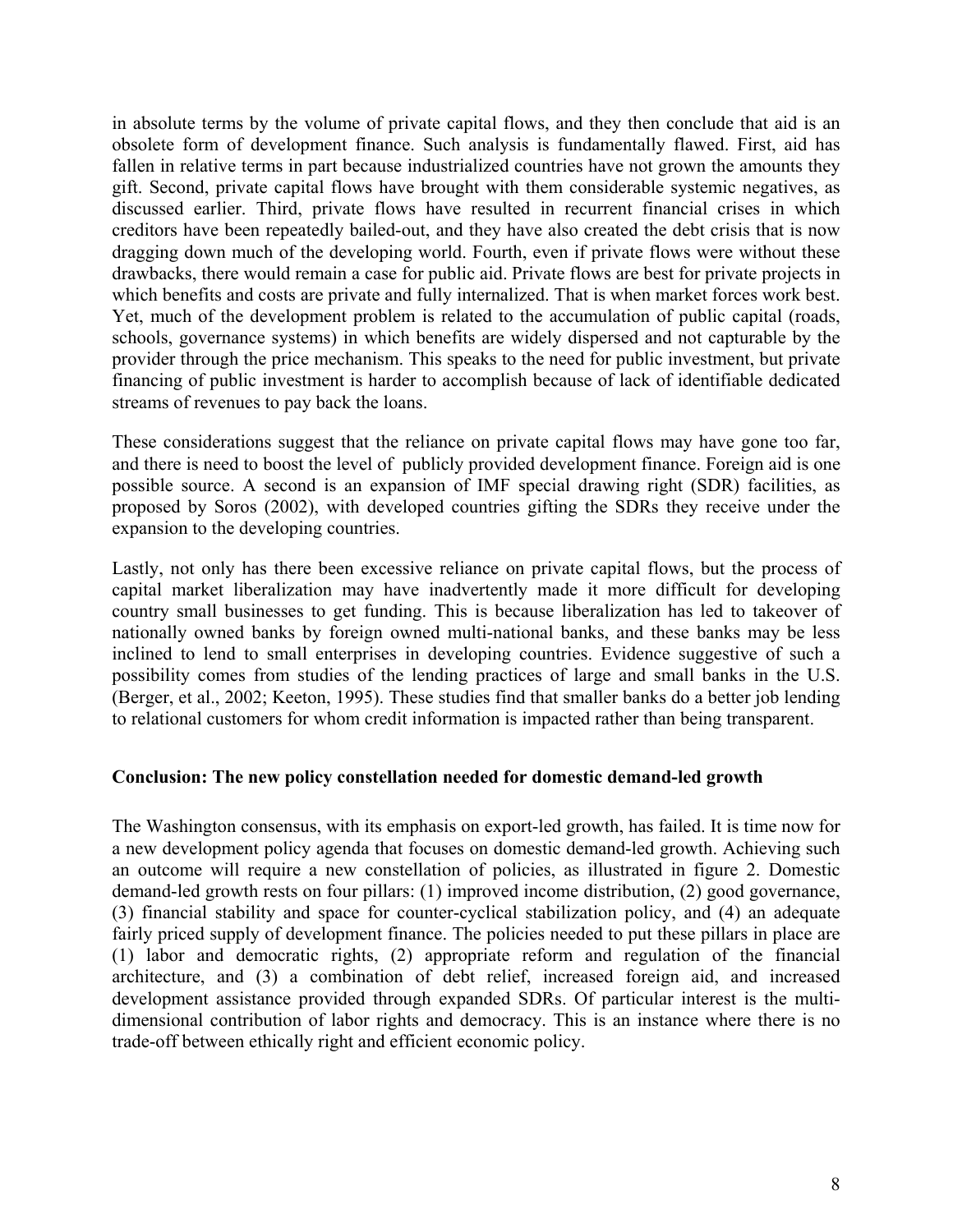#### **References**

Berik, G. 2001. What Happened After Pakistan's Soccer Ball Industry Went Child Free, Paper presented at a conference on Child labor held at the Graduate School of Social Work, University of Utah, Salt Lake City, UT, May 7 - 8.

Berger, A.N., Miller, N.H., Petersen, M.A., Rajan, R.G., and Stein, J.C., "Does Function Follow Organizational Form? Evidence from the Lending Practices of Large and Small Banks," NBER Working Paper No. 8752, February 2002.

Blecker, R.A., "The Diminishing Returns to Export-Led Growth," paper prepared for the Council of Foreign Relations Working Group on Development, New York, 2000

Bronfenbrenner, K. 1996. Final Report. The Effects of Plant Closing or Threat of Plant Closing on the Right of Workers to Organize, New York State School of Industrial and Labor Relations, Cornell University, Ithaca, NY.

Bronfenbrenner, K. 1997. The Effect of Plant Closings and the Threat of Plant Closings on Workers Rights to Organize, Supplement to Plant Closings and Workers' Rights: A Report to the Council of Ministers by the Secretariat of the Commission for Labor Cooperation, Dallas, TX: Bernan Press.

Bronfenbrenner, K. 2000. Uneasy Terrain: The Impact of Capital Mobility on Workers, Wages and Union Organizing, Commissioned Research Paper for the U.S. Trade Deficit Review Commission.

Deininger, K., and Squire, L., "A New Data Set for Measuring Income Inequality," World Bank Economic Review, 10 (1996).

Ertuk, K., "Overcapacity and the East Asian Crisis," Journal of Post Keynesian Economics, 24 (2001/02), 253 - 76.

Kaplinsky, R., "Export Processing Zones in the Dominican Republic: Transforming Manufactures into Commodities," World Development, 21 (1993), 1851 - 65.

Keeton, W.R., "Multi-office Bank Lending to Small Business: Some New Evidence," Federal Reserve Bank of Kansas City Economic Review, 81 (1995) 63 - 75.

Lustig, N., and Deutsch, R., "The Inter-American Development Bank and Poverty Reduction: An Overview," No. POV-101-R, Washington, DC: IADB, 1998.

Milanovic, B., "True World Income Distribution, 1988 and 1993: First Calculation Based on Household Surveys Alone," Manuscript, Development Research Group, World Bank, Washington, DC, 1999.

Muscatelli, V.A., Stevenson, A.A., and Montagna, C., Intra-NIE Competition in Exports of Manufactures," Journal of International Economics, 37 (1994), 29 - 47.

Palley, T.I.,, "The Economic Case for International Labor Standards: Theory and Some Evidence," Economic Policy Paper, E036, Public Policy Department, AFL-CIO, Washington, DC, 1999, and Cambridge Journal of Economics, forthcoming.

Palley, T.I. 2000a. Export-led Growth: Is There Any Evidence of Crowding-out?, AFL-CIO Public Policy Department Economic Policy Paper, E050, and forthcoming in Structural Change and Economic Dynamics.

Palley, T.I. 2000b. Labor Standards, Economic Governance, and Income Distribution: Some Cross-Country Evidence,AFL-CIO Public Policy Department Economic Policy Paper, T029.

Palley, T.I., "Is There a Relationship Between the Quality of Governance and Financial Crises? Evidence from the Crises of 1997,"AFL-CIO Public Policy Department unpublished paper, 2001.

Prebisch, R., The Economic Development of Latin America and its Principle Problem, UNECLA, Santiago, 1950.

Rodrik, D., "Democracies Pay Higher Wages," Quarterly Journal of Economics, vol. 114 (1999), 707 - 38.

Sarkar, P., and Singer, H., "Manufactured Exports of Developing Countries and their Terms of Trade since 1965," World Development, 19 (1991), 333 - 40.

Singh, A., "Asian Capitalism and the Financial Crisis," in J.Michie and J. Grieve-Smith, eds., Global Instability: The Political Economy of World Economic Governance, London: Routledge, 1999.

Singer, H., "The Distribution of Gains Between Investing and Borrowing Countries," American Economic Review (Papers and Proceedings), 40 (1950), 473 - 85.

Soros, G., On Globalization, Public Affairs: New York, 2000.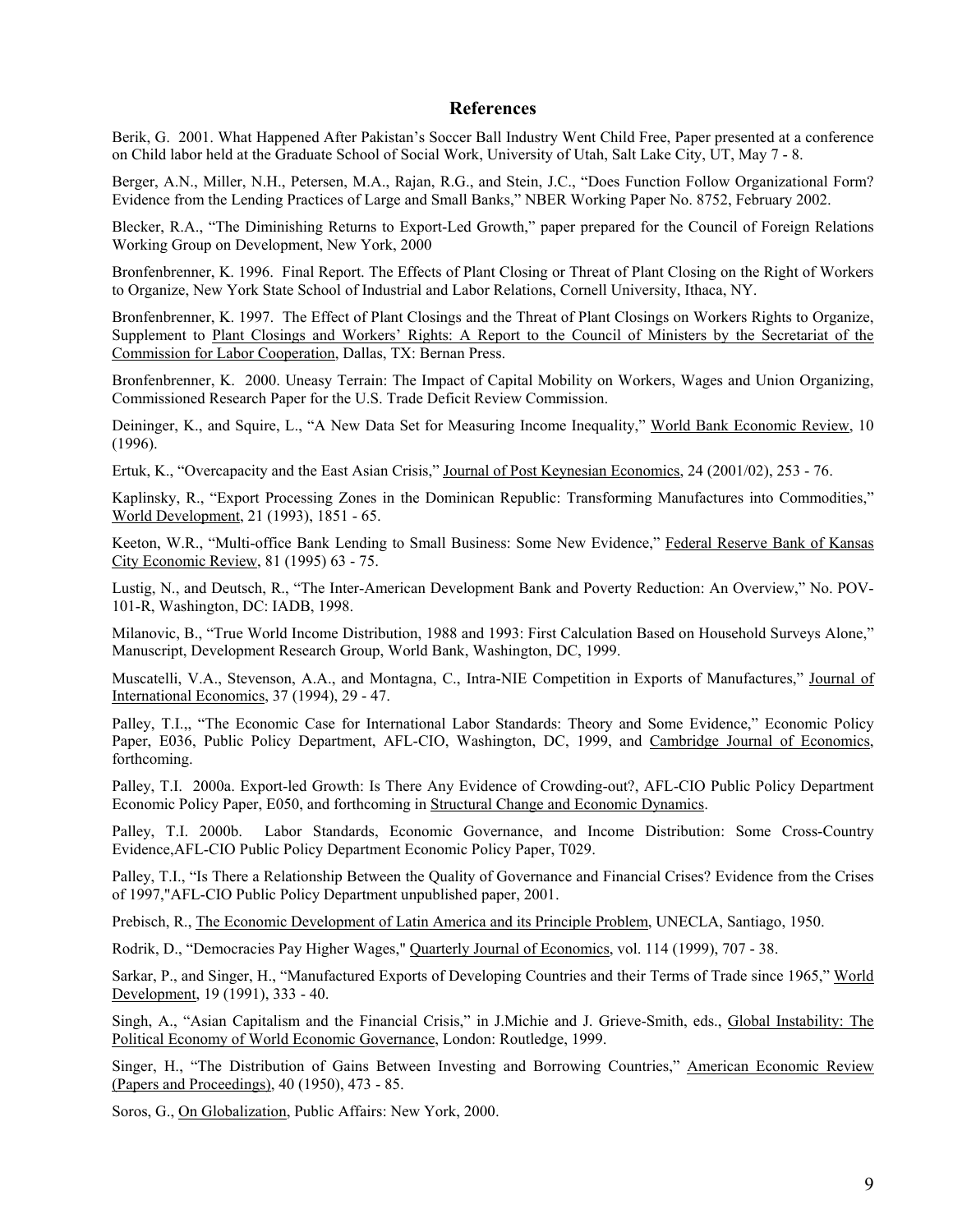# **Table 1. Trends in GDP growth for developing and industrialized countries, 1965-1996 (average annual growth, %). Source: Singh (1999).**

|                                 | 1965-1980 | 1980-1989 | 1990-1996 |
|---------------------------------|-----------|-----------|-----------|
| Low and middle income countries | $5.9\%$   | $3.1\%$   | 1.9%      |
| High income countries           | 3.8       | 3.2       | 1.7       |
| U.S.                            | 2.7       | 3.0       | 2.5       |
| Japan                           | 6.6       | 4.1       | 1.2       |
| World                           | 41        | 31        | 1.8       |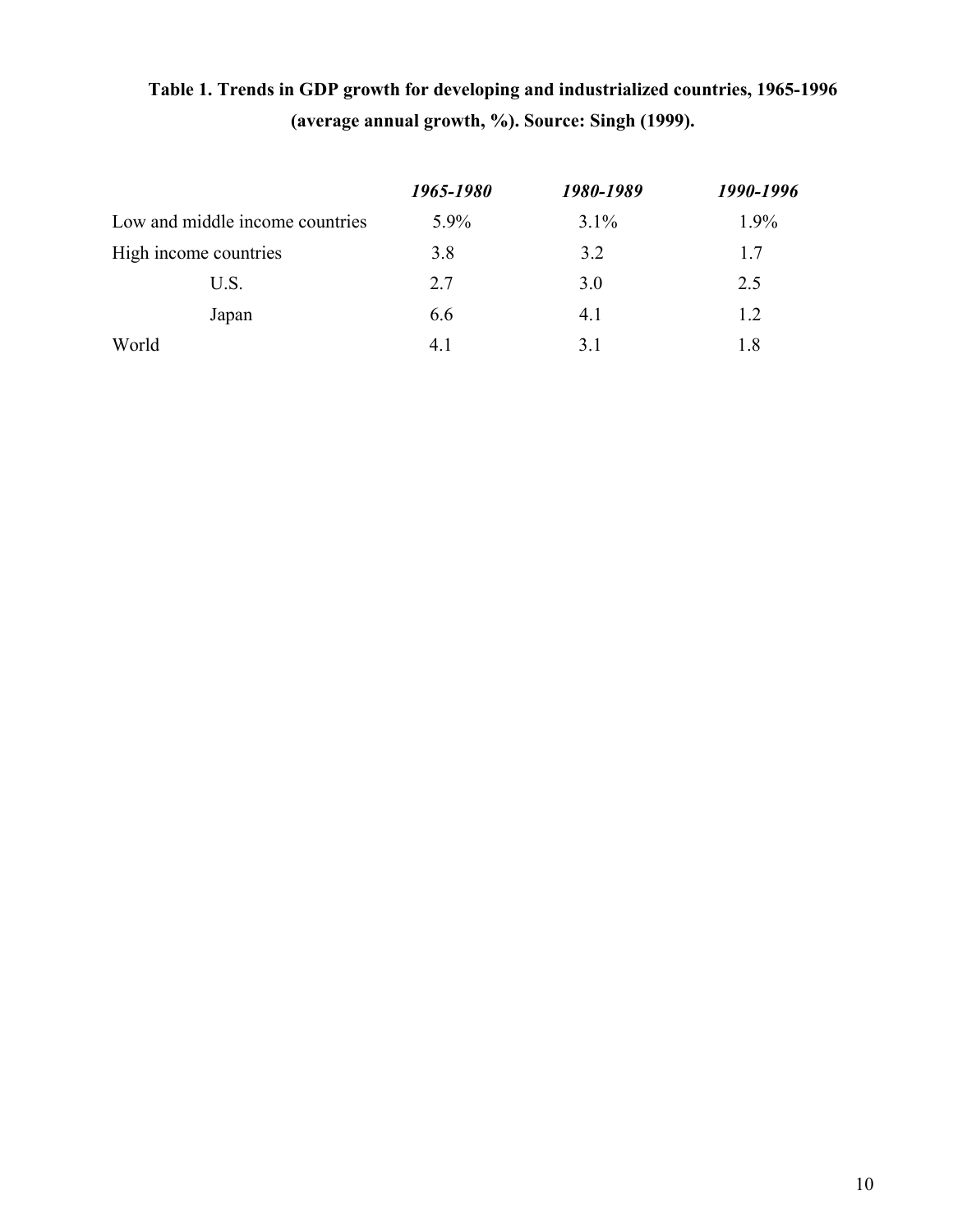**Figure 1: The Blackwell box – How the Washington consensus policy configuration boxes workers in** 

Price stability (fiscal & monetary austerity)

Globalization Private Public Public Privatization Public Privatization Sector Sector Sector<br>Workers Workers Workers

Labor Market Flexibility